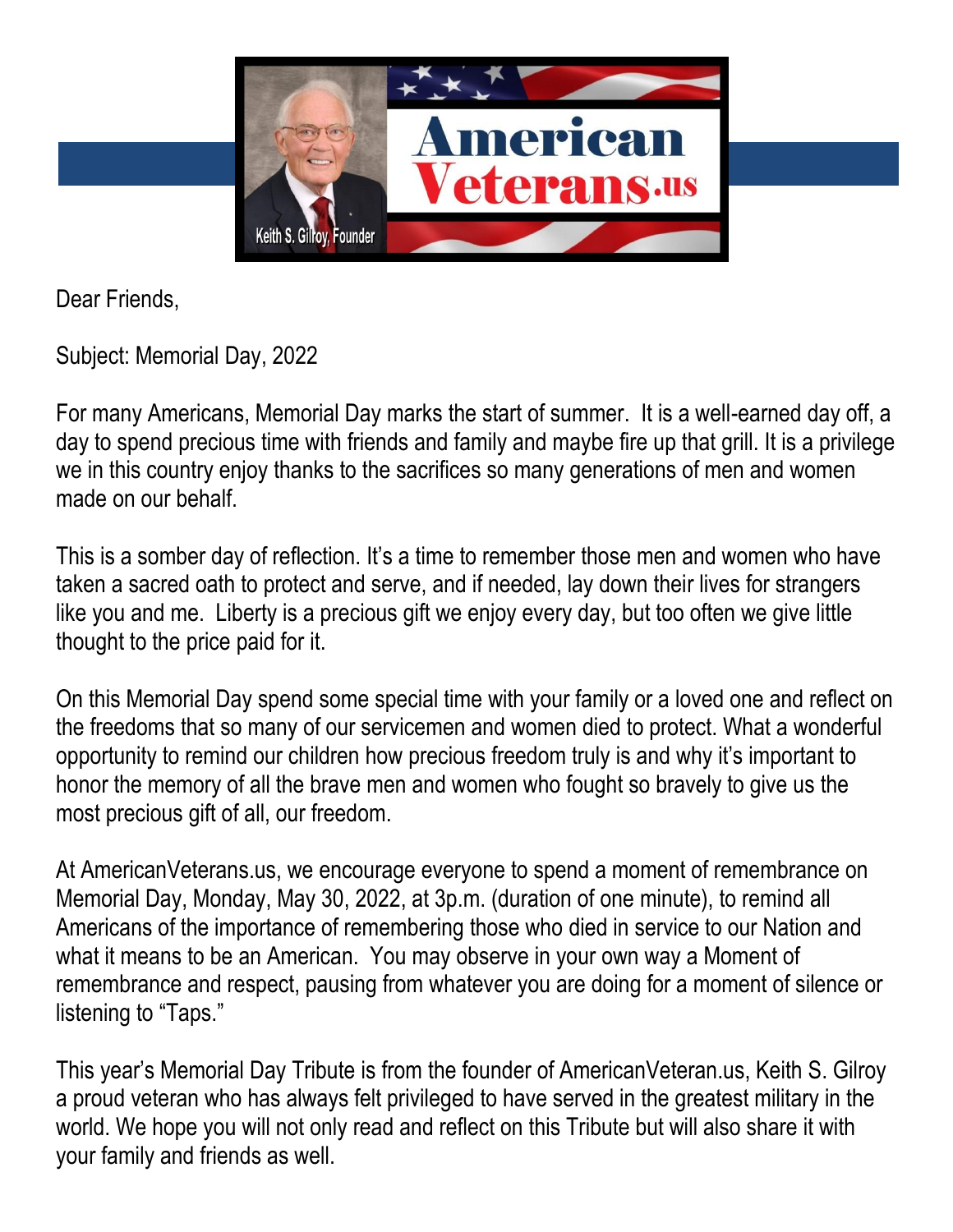Our Memorial Day Tribute is being made available to Veteran organizations, medical facilities, care centers, churches, government agencies and other organizations around the world for it to be read by a veteran, staff member or civic leader in a public setting to maximize the patriotic message it imparts. Unfortunately, we are unable to reach everyone that needs to know the "True Meaning of Memorial Day," so we would appreciate your passing this email or printed script on to others you know, and other organizations and churches as well.

The Memorial Day Tribute is in PDF format and you can download it directly from our website. Just go to AmericanVeterans.us and click on the "Memorial Day Tribute" button.

As a Veteran myself, I understand many of the unique challenges that face our Veteransday in and day out. I genuinely believe that together we can make a huge difference in the lives of Veterans if we would all choose to take an active role in some way.

(Please see attached Memorial Day Tribute)

Have a blessed 2022 Memorial Day.

Keith S. Gilroy

Keith S. Gilroy, Founder AmericanVeterans.us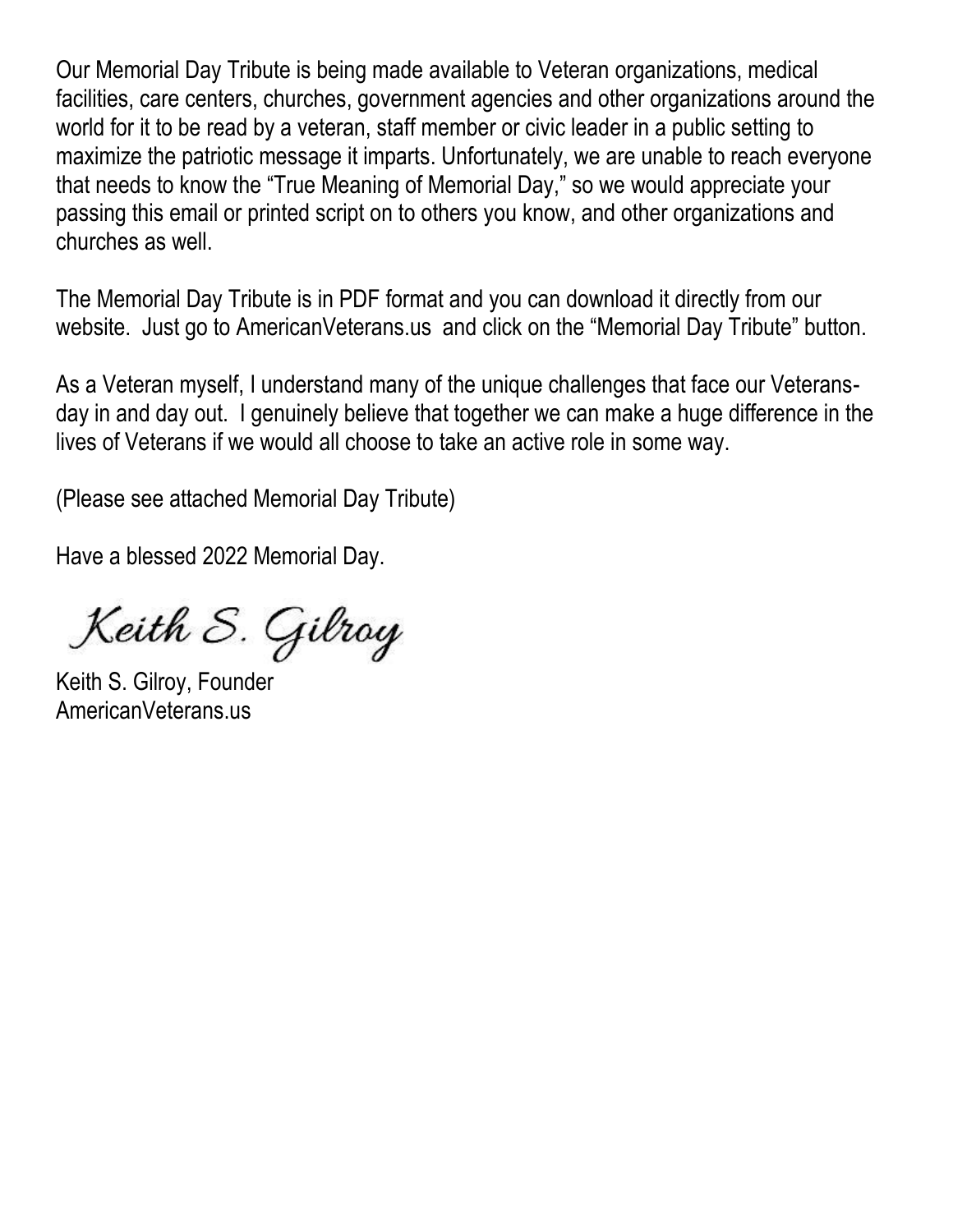## **Memorial Day Tribute**

Today we pause across our Nation and throughout the world, to honor and remember the men and women who gave their lives defending our Nation.

This is a somber day of reflection. Memorial Day is a time to remember these men and women who gave us the most precious gift of all, our freedom.

America has been blessed thanks to the men and women who gave their last full measure of devotion to our Country, and to the 19 million living American Veterans and to their families as well.

Due to their service and sacrifice we live in the land of the free and home of the brave, where we can worship God, think about and talk about God, because no one says we can't.

Our servicemen and women embrace the phrase, so well-known in the Book of John in the New Testament: "For greater love hath no man that this, that a man lay down his life for his friends."

Over a million Americans who have worn the uniform have died in battlefields here and on almost every continent around the world defending our way of life.

So many sacrifices have been made to keep us free. Had it not been for those who have served and by those who we have lost, America could not be what she is today.

That is why we gather here to honor and remember those who have served, those who have done their tour of duty, never asking for anything in return other than to be remembered and respected for defending our Nation.

For those here today who have lost a family member, a loved one, or a friend while serving in our military, we are humbled by your lost, but with a grateful heart we also want to say how thankful we are for their service, how proud we are of their courage, and how honored we are of their sacrifice.

As we observe Memorial Day on the last Monday in May, I believe there are important things to remember about these brave men and women who gave their last full measure of devotion for our Nation.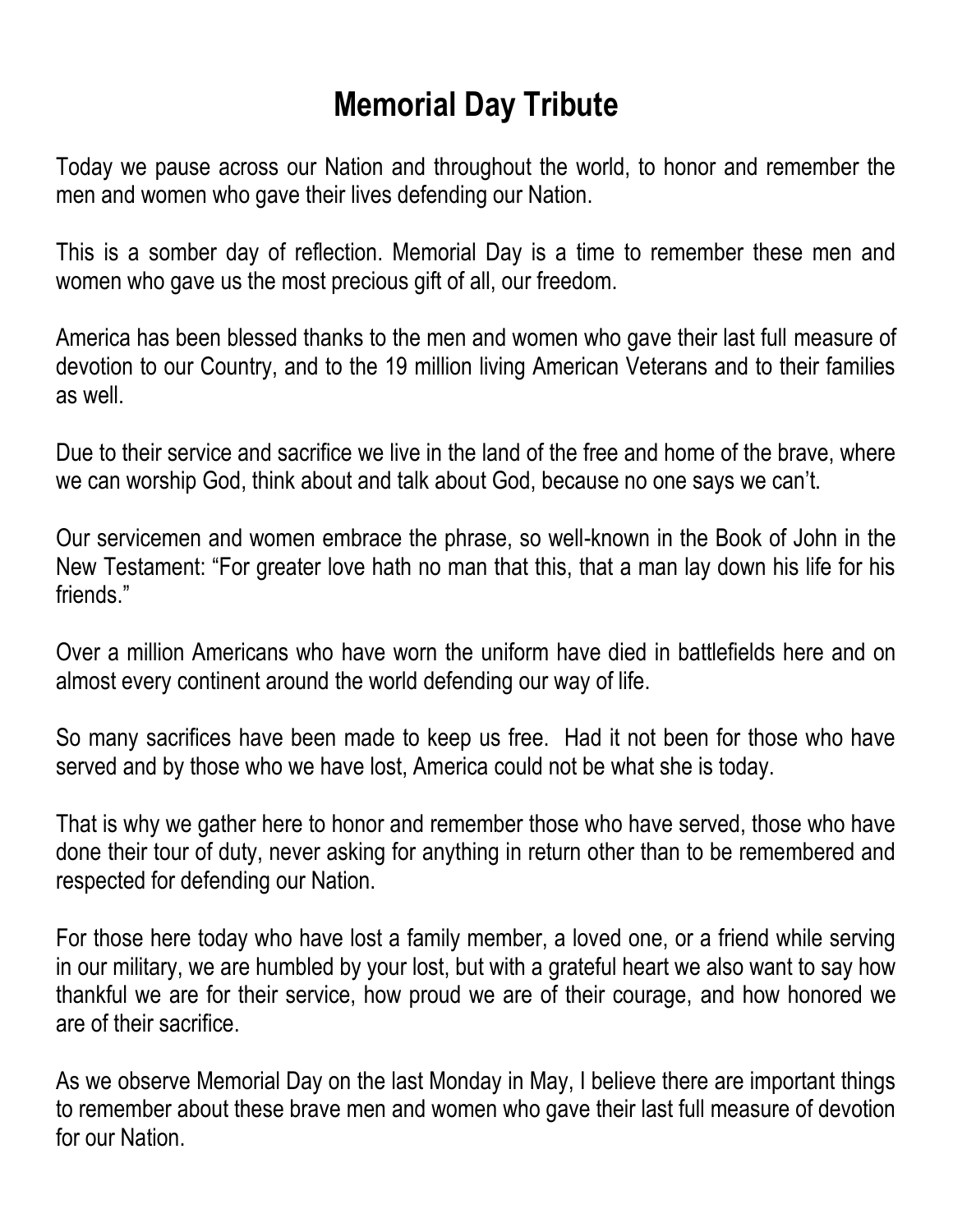These were men and women, most in the prime of their life, from cities big and small from Hawaii to Virginia, North Dakota to Texas.

Strong, brave men and women full of hopes and dreams with plans to go to college, start their own business, some to get married and have a family, others to see their children grow up and spend precious time with their grandchildren.

These men and women from many walks of life and different backgrounds who left their families, their homes, and their lives not for recognition or fame or even the honor we bestow on them today.

Some of America's best and brightest have given their lives on the beaches of Normandy, in the jungles of the South Pacific, and over the skies of Nazi Germany and Imperial Japan.

They have fought and fallen on the icy slopes of the Korean Peninsula and the rice paddies of Vietnam. And they have fought in the deadly skies south of the Yalu River in Korea and in Vietnam's Red River Valley.

Ask a veteran who stormed Omaha Beach in World War II, who almost froze on Korea's Chosin Reservoir, who slogged through the steaming Mekong Delta, or who is still fighting Al Qaeda insurgents in Afghanistan and Iraq.

More recently, they have fought and died in the mountains and caves of Afghanistan and in the deadly streets of Iraq.

Only those who have seen war firsthand can every truly know the things they've seen, the sounds they've heard, and the things they've done in service of our Nation.

Each of them knew what their duty was, surely each of them dreamed of going home to the people they love and the life they cherished.

Each of them had families waiting eagerly to see them again. We know that they were forced to leave their hopes and dreams behind when they went off to war.

Most of those who died in defense of our Nation, were boys when they died, and they gave up two lives, the one they were living and the one they would have lived.